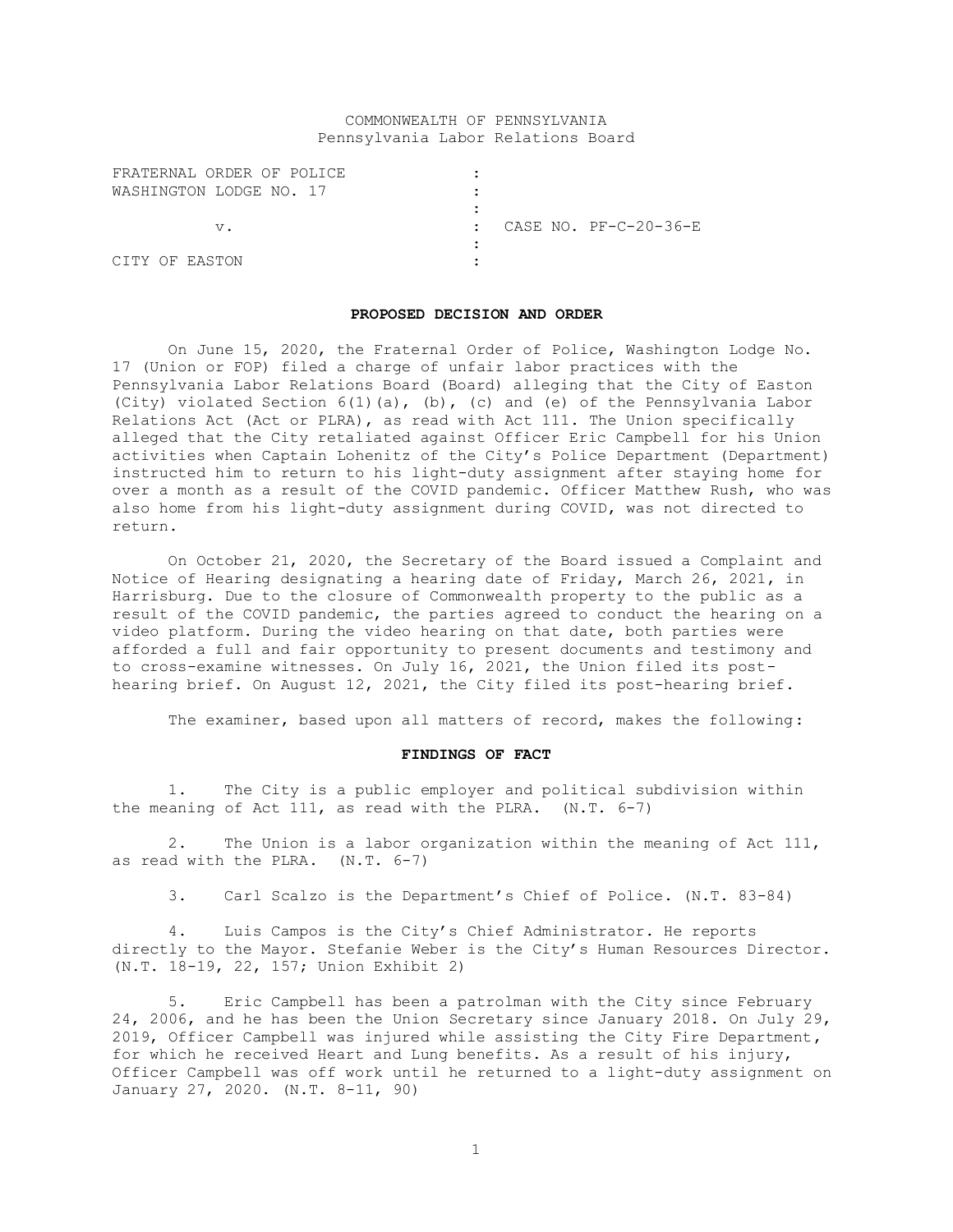6. Matthew Rush has been a police officer with the City's Department since February 2006. He has been the Union Treasurer since January 2009. He has served as one of the lead contract negotiators for the past 4 collective bargaining agreements. He is the Union representative to the Police Pension Board, and he has been involved in grievance processing. Officer Rush sustained a work-related injury for which he received full salary through Heart and Lung Benefits while he was off work. Officer Rush has had 5 surgeries, the fourth of which occurred in January 2019. He was cleared to return to light duty in April 2019, and he remained on light duty until March 20, 2020. (N.T. 61-64)

7. Some of Officer Campbell's light-duty responsibilities included the following: taking online classes required by the Department; taking annually required MPOETC training for two weeks; performing duties related to traffic enforcement and records; investigating missing incident reports; compiling and documenting files for arrests and warrants, based on the National Database for Wanted and Missing People; checking for stolen vehicles and stolen firearms. (N.T. 11-12, 90-91)

8. On February 14, 2020, Officer Campbell filed a grievance on behalf of himself and Officer Chaney. The grievance was directed to Chief Scalzo on February 26, 2020. (N.T. 108-109; City Exhibit 5)

9. The grievance complained of the following:

That Officers Campbell and Chaney were injured performing work related duties respectively in July and August 2019. That both Officers were receiving Heart and Lung Benefits the remaining [sic] of the year 2019. That Captain Lohenitz advised that "you will be able to carry over 560 hours of vacation time, but anything else like personal or holidays can not [sic] be rolled over." That Officers Campbell and Chaney have lost accrued un-bankable time allotted by the contract including vacation, holiday, personal and Kelly time.

(City Exhibit 5)

10. On March 12, 2020, Officer Campbell notified the City of the Union's intent to begin collective bargaining for a new collective bargaining agreement to become effective January 1, 2021. The agreement in effect at the time would expire December 31, 2020. (N.T. 14-15; Union Exhibit 1)

11. On or about March 19, 2020, Officers Campbell and Rush met with Chief Scalzo in their capacity as Union officers and discussed concerns over COVID spreading throughout the Department. During the meeting, Chief Scalzo instructed both Officers to finish their current light-duty work and then stay home to help prevent any serious outbreak of COVID within the Department. March 20, 2020 was the last day that Officer Campbell worked light duty until his return on May 5, 2020. He did not work from home during this time. (N.T. 16-17, 40-41, 64, 100, 104)

12. The Chief told officers Campbell and Rush during the meeting that, because they were recovering from injuries, he did not want them to get COVID while recovering from those injuries. He wanted them to be home until the Department could safely resume normal operations. The Union agreed. After the meeting, Officer Rush expressed his encouragement to the Chief for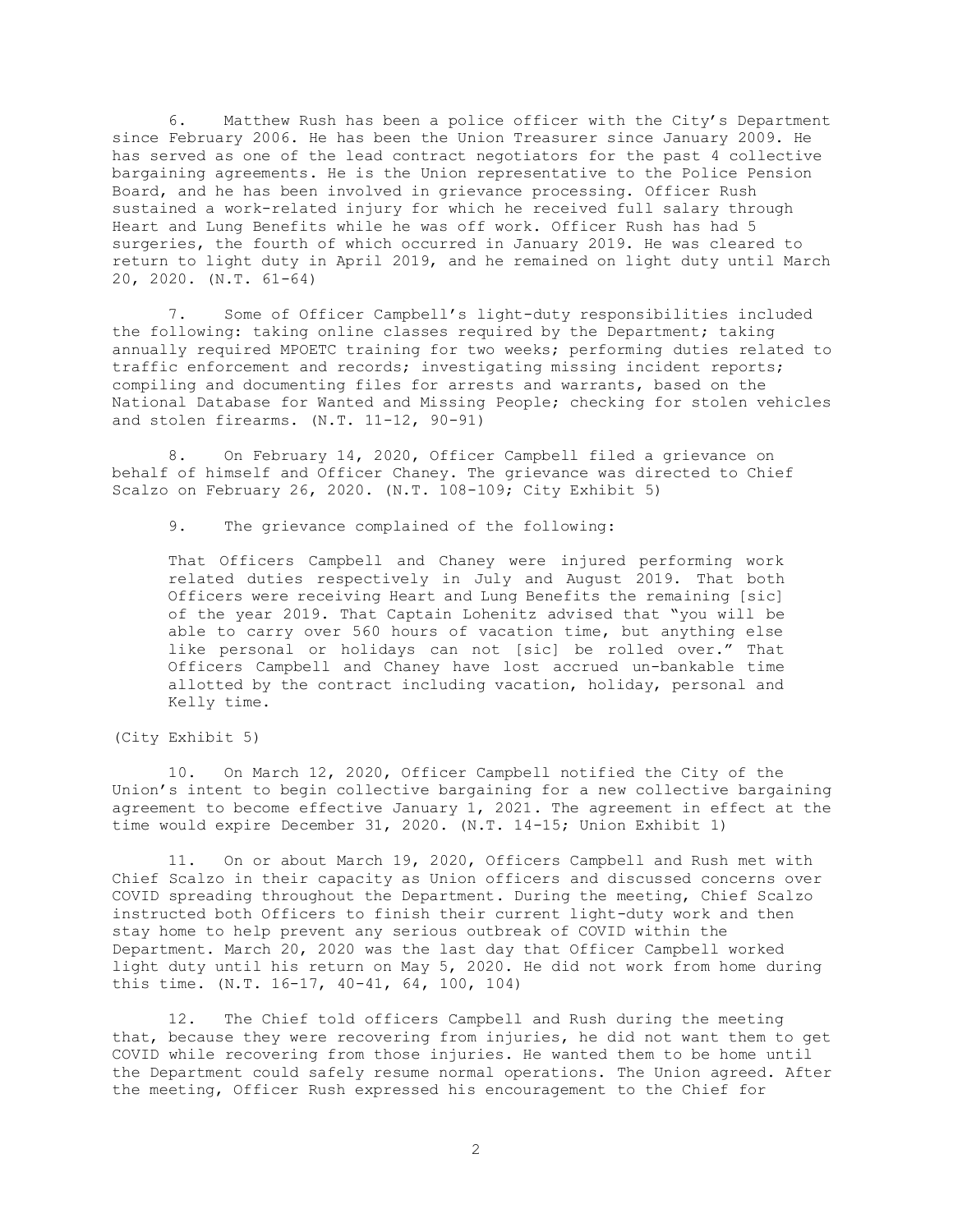implementing safety protocols to deal with COVID. Officer Rush also informed the Chief that he was having another surgery. (N.T. 88-89)

13. Also on March 19, 2020, Chief Scalzo implemented "SPECIAL ORDER 2020-1." The 7-page policy was implemented to provide procedures for dealing with the COVID pandemic. Under this policy, officers could work from home to reduce the number of officers congregating in the station and possibly transmitting COVID after exposures resulting from a call or incident. It was an effort to "thin out" the Department to prevent the spread of COVID. Officers working from home were required to respond to a call from the Department within 20 minutes when requested. The Department has a minimum manning requirement of 5 officers per squad. Extra officers could stay home and remain on call in case of major events or high call volume. The officers were paid to stay home. (N.T. 40-41, 50-51, 55-56, 87-88; City Exhibit 1)

14. Monday, March 23, 2020, was the first day that Officers Campbell and Rush stayed home. Squads A, B, and D started staying at home on March 30, 2020. Squad C started staying home on March 31, 2020. The Crime Squad started staying home on March 27, 2020. The Vice Detectives started staying home on March 28, 2020, and the Circle Division started on March 30, 2020. (N.T. 96, 104; City Exhibit 2)

15. On April 5, 2020, all civilians working in the Department were furloughed. During the month of April 2020, the Department scrambled to protect itself against COVID dangers. Command staff obtained hand sanitizer, masks, shields and evaluated the effectiveness of new protocols. Also during April, the station lobby was closed to the public, and the Department was not enforcing traffic/parking violations as much without the civilians. (N.T. 52- 53, 96-98)

16. The decision to furlough the civilians and the date they were returned to work was negotiated by Mr. Campos in an MOU between the City and AFSCME Local 447, which represents those employes. The Chief was not involved in those discussions or decisions. (N.T. 52-53, 105-106, 161)

17. As a result of the COVID shutdown of the economy in March 2020, the City experienced a loss of revenue and reduced its workforce by approximately 30% due to a projected 15-20% revenue decrease. The budget deficit was \$5.5 million, and the amount of \$1.6 million was returned to the budget with the layoffs. The furloughed civilians in the Department were not paid by the City. (N.T. 159-161, 183)

18. Also during April 2020, paperwork accumulated thereby generating a backlog of incident and accident reports and Right-To-Know requests. The command staff decided that the Department needed to bring officers back to handle the backlog of paperwork by the end of April. Also, call volume and crime began to increase. (N.T. 96-98)

19. Chief Scalzo instructed his lieutenants to manage the return of officers and civilians. Lieutenants were tasked with informing officers and civilians in their respective squads that staying at home was going to end, and the Chief instructed his Captain to return the light-duty officers. The work from home policy for officers was never meant to be a long-term condition. It was a temporary plan designed to give the Department a chance to figure out how to put safety protocols in place and move forward in a safe manner. (N.T. 98, 107)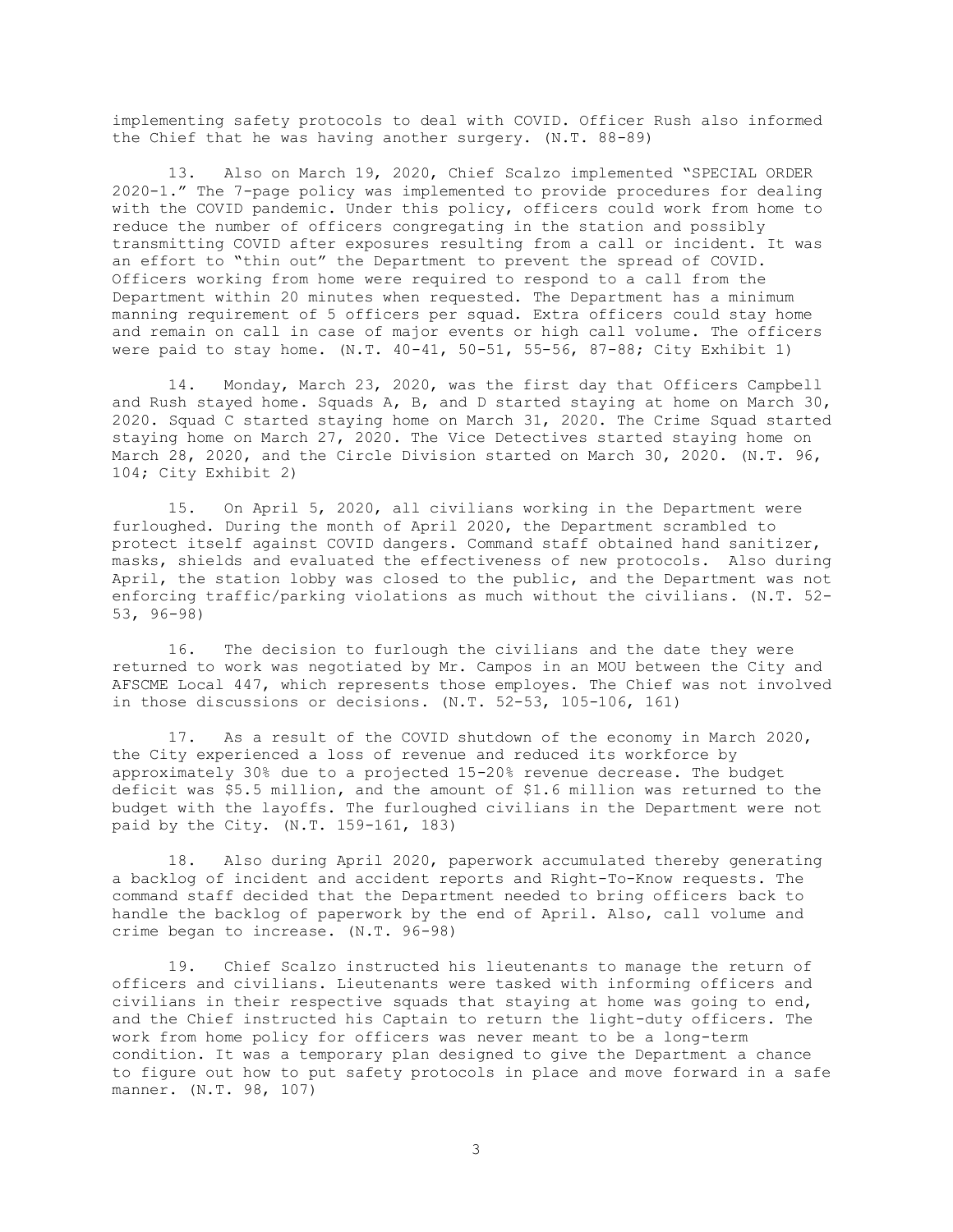20. Chief Scalzo contacted Human Resources about Officer Rush's upcoming surgery. Human Resources informed him that Officer Rush had not yet had his surgery, so the Chief decided not to bring back Officer Rush. The Chief did not want to expose Officer Rush to COVID before his fifth surgery in 5 years. The Chief did believe it was safe to bring back Officer Campbell to work light duty in the lobby area to help with traffic records. Officer Campbell and Officer Rush had been instrumental in helping out with records and there was a need to bring at least Officer Campbell back to help out with the accumulating backlog of records and reports. (N.T. 98-100)

21. The City was facing budgetary constraints pre-COVID. Rather than seeking to layoff employes, Mr. Campos explored early retirement for some employes and not re-filling the positions vacated by those retirees. The City explored early retirement incentives to save money on salaries across the City. When the economy closed due to COVID, the City suffered greater revenue shortfalls. Mr. Campos engaged the City's department heads to develop more aggressive incentive strategies to encourage employes to retire and to save the City money. (N.T. 115, 164-167, 183)

22. Chief Scalzo developed a retirement incentive plan for Mr. Campos for officers in the Department. Chief Scalzo spoke to approximately 18 officers who could qualify for the early retirement to obtain and provide realistic financial data for Mr. Campos. The Chief expected Mr. Campos to present any retirement package, that he may have later developed, to the Union. The Chief asked those officers if the early retirement was something in which they would be interested. The Chief received different answers and reflected the numbers in a report that he submitted to Mr. Campos. The Chief was interested in the early retirement because he did not want junior officers furloughed forcing them to take their City provided training somewhere else. (N.T. 111-113, 141, 165-167)

23. On April 29, 2020, at 10:33 a.m., Officer Campbell sent an email to Mr. Campos and Ms. Weber objecting to Chief Scalzo speaking to officers about a possible retirement incentive or buyout. (N.T. 18-19; Union Exhibit 2)

24. Officer Campbell's April 29, 2020 email provides, in relevant part, as follows:

It has been brought to the attention of the FOP board that Chief Scalzo is speaking to some officers about a buyout of some type. . . This raises huge concerns with the [U]nion since individual officers cannot, nor can the Police Administration, negotiate on their own and any buyout would have to be universal to all not just a select few. . . . As you are aware it would also need to be brought to the pension board for approval since an actuarial study would need to be performed to see if the fund could sustain a large buyout if any offer would alter the current structure of the Pension Ordinance.

. . . .

(Union Exhibit 2)

25. Chief Scalzo has never seen a copy of Officer Campbell's April 29, 2020 email to Mr. Campos and Ms. Weber, and the City has not specifically responded to the Union about the email. The Chief is not involved in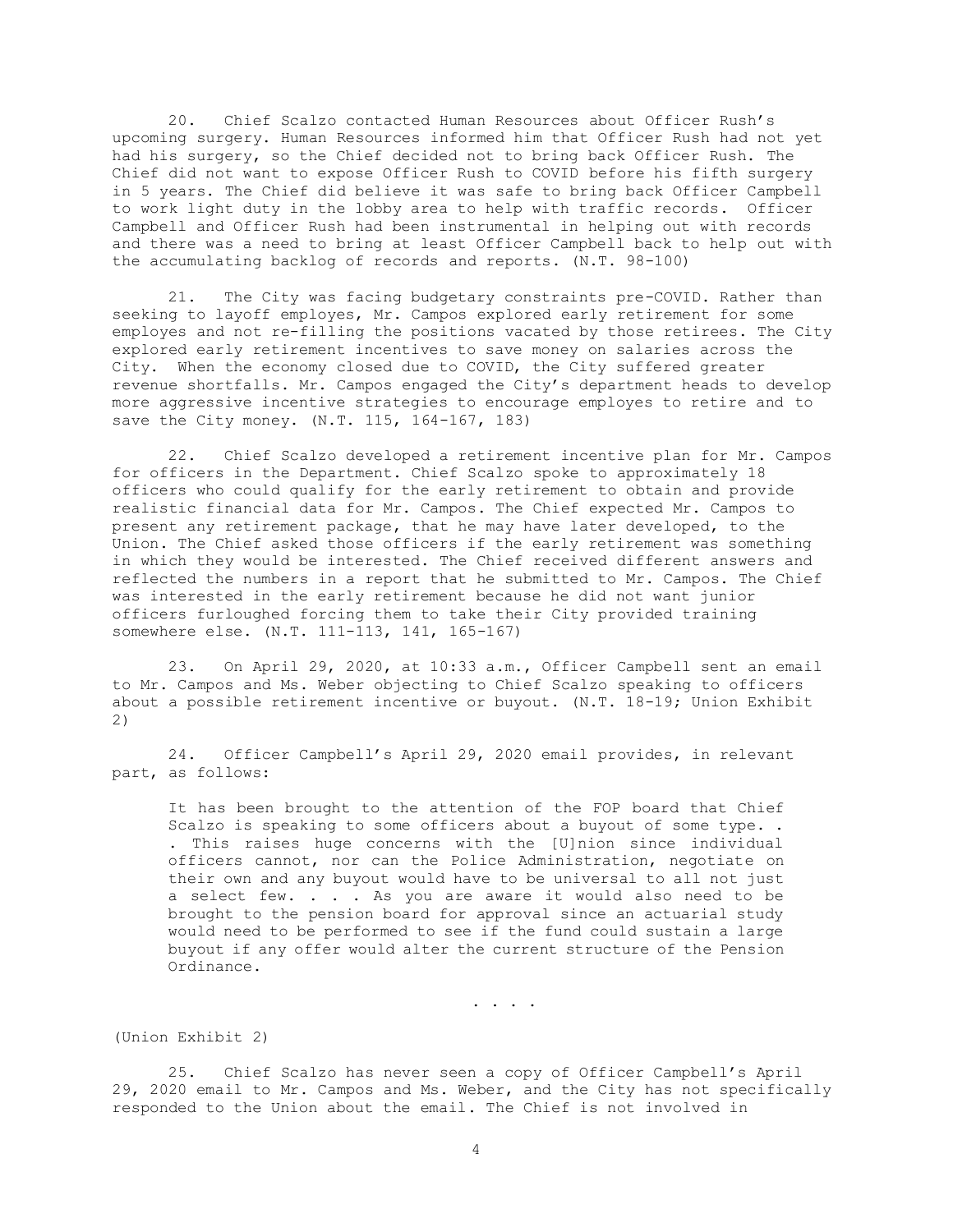collective bargaining negotiations, and Officer Campbell does not discuss negotiations with the Chief. Officer Campbell did not discuss with the Chief his communication with Mr. Campos about the retirement incentive and pension changes. Mr. Campos did contact the Chief to tell him to stop talking about retirement incentives or buyouts with the officers. Thereafter, whenever an officer asked the Chief about the early retirement incentive, the Chief told them that he could no longer discuss it. (N.T. 21, 30, 55-56, 109-110, 113- 114, 145, 163, 168, 173-174)

26. The first bargaining session held between the City and the Union was in the afternoon of April 29, 2020, at 4:30 p.m., after the morning email, during which the parties discussed mostly ground rules and exchanged first proposals. The Union also raised an objection to the Chief's discussion with officers about early retirement incentives or buyouts. That conversation became a little heated. The Chief was not in attendance. (N.T. 17, 22-25, 71)

27. During negotiations, the City had proposed contract language changes to the Heart and Lung Policy. On April 30, 2020, Officer Campbell emailed Mr. Campos and Ms. Weber informing them that the Union does not agree to the proposed contract language changes and that, "since this is a mandatory subject of bargaining," the Union looks forward to addressing the matter during upcoming negotiations. Approximately 10 minutes later, Officer Campbell emailed Mr. Campos and Ms. Weber requesting certain detailed information for upcoming negotiations. Also on April 30, 2020, Union Counsel sent a letter to the American Arbitration Association requesting a list of arbitrators for the Campbell-Chaney grievance, filed in February 2020. (N.T. 22, 31-33; Union Exhibits 3, 4 & 5)

28. On May 1, 2020, Captain Lohenitz contacted Officer Campbell and directed him to return to light duty work on Monday, May 4, 2020. Officer Campbell had a pre-scheduled vacation and a conflict that day and reported to work on Tuesday, May 5, 2020. Chief Scalzo credibly testified that the Union's demand of Mr. Campos, that the Chief stop talking to officers about early retirement incentives, had no relationship to directing Officer Campbell to return to light duty on May 5, 2020. The Chief credibly testified that he had no control over the return of the civilians in the Department, who were still furloughed and who did not return until June 2020. (N.T. 34- 37, 41-42, 52-53, 100, 104, 117)

29. Chief Scalzo needed to resume normal operations because he was facing an increasing backlog. The Chief reached out to Mr. Campos to bring back the civilians in the Department because he could not resume normal operations without the manpower. Mr. Campos was not prepared to return the civilians due to financial constraints and safety, so the Chief had to call Officer Campbell in to return to his light-duty assignment to handle the work. Mr. Campos was not ready to return the civilians sooner than June 2020, because of the impact it would have had on the budget. (N.T. 117, 134-136, 183)

30. When he returned, Officer Campbell was again assigned to records and traffic work, including the filing and scanning of vehicle sheets and accident reports, as well as responding to right-to-know requests. The lobby at this time was still closed. Officer Campbell told the Chief that he was thrilled to be back and that he was going crazy at home. The Chief observed that Officer Campbell seemed happy to be back at work. (N.T. 35-37, 100)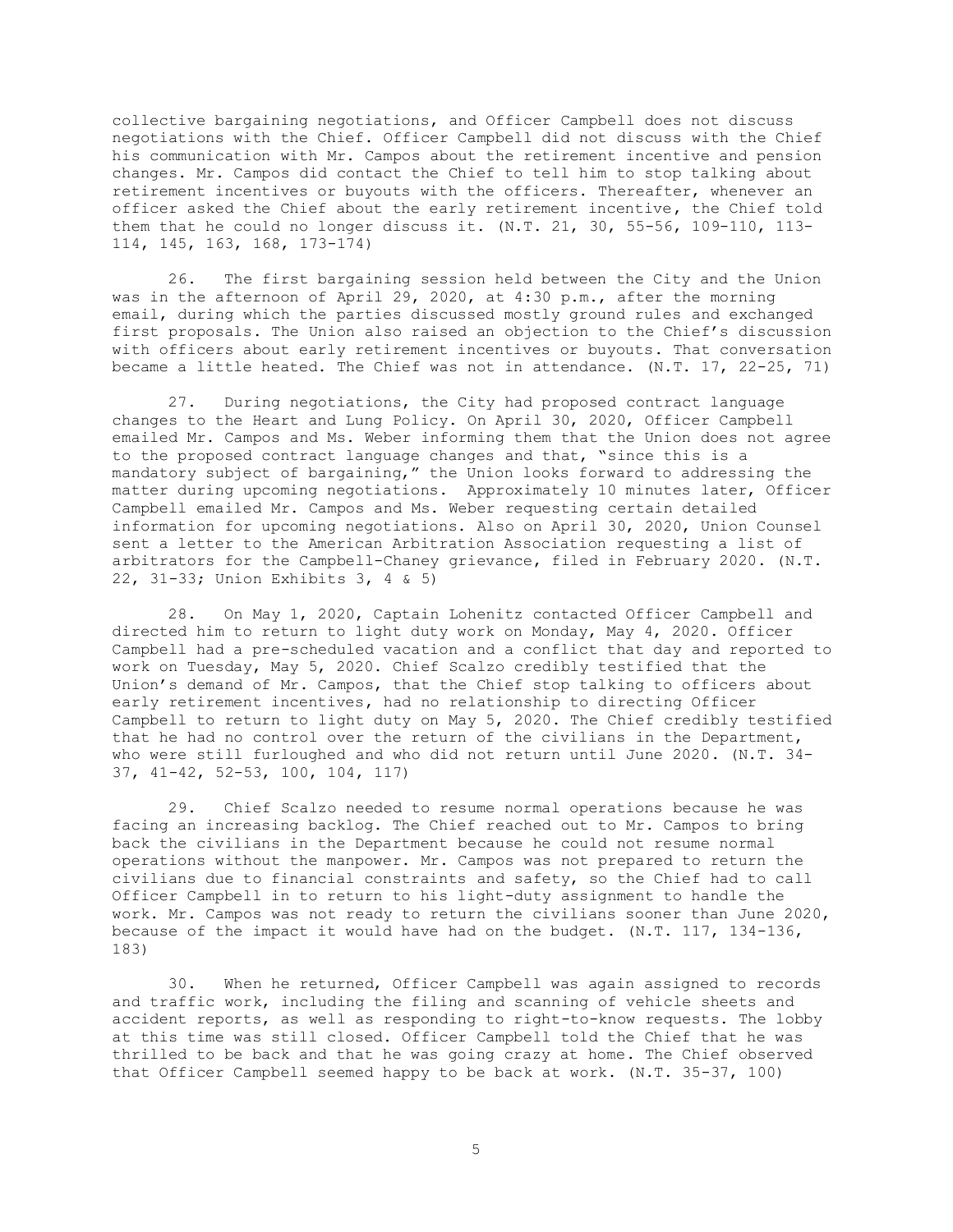31. The City did return some civilian employes in other departments earlier than the civilians in the Department. Those decisions were based on operational necessities and seniority. In this regard, the City returned the Code Enforcement Officer, Motor Mechanics and Sewer Plant employes before the Department civilians. Similarly, Captain Lohenitz returned Officer Campbell in early May 2020 because of the Department's need to process the backlog of legacy and new paperwork. The civilian employes in the Department were returned in mid-to-late June. (N.T. 46-47, 185-186)

#### **DISCUSSION**

The record does not contain substantial evidence that the City violated Section  $6(1)(b)$  of the PLRA, as read with Act 111. Section  $6(1)(b)$  of the PLRA, like Section 1201(a)(2) of the Public Employe Relations Act, prohibits an employer from dominating or interfering with a union to the point where the union can be deemed a "company union." PLRB v. Commonwealth (Department of Educ.), 14 PPER ¶ 14069 (PDO, 1983)(addressing the same statutory cause of action under the Public Employe Relations Act (PERA)), aff'd, 14 PPER ¶ 14135 (Final Order, 1983). The PLRB will find an employer in violation of Section  $6(1)$  (b) of the PLRA if the employer compromises the integrity of a labor organization to the point that the labor organization is no longer independent of the employer. Port Vue Police Wage and Policy Unit v. Port Vue Borough, 30 PPER ¶ 30189 (PDO, 1999). To prove such a violation, the union must show that the employer is "dominating or interfering with the employe organization by placing managerial employes in the hierarchy of the employe organization or by providing financial or other aid to the employe organization to the point that it is employer controlled and no longer represents the wishes of the bargaining unit. Pennsylvania Department of Labor and Industry, 15 PPER 1 15025 (PDO, 1984) (addressing the same statutory provision under PERA).

The record in this case does not establish that the City placed managerial employes in the hierarchy of the Union, that the City gave financial support to the Union or that it, in any way, influenced Union decisions or operations. The specification of charges does not contain any allegations related to financial support or influence or management's alleged interference with Union operations and decisions. Also, the record contains no evidence that the Chief or the City controls the Union such that the Union no longer represents the wishes of the bargaining unit. Although the record shows that Chief Scalzo spoke to officers about their interest in an early retirement incentive, it does not show that he supported the Union to the point that its independence as a labor organization can be questioned. Accordingly, the charge specifying a cause of action under Section  $6(1)(b)$  of the PLRA as read with Act 111 is dismissed as unfounded.

The Union argues that management directed Officer Campbell to return to light duty before other officers and the civilians in the Department in retaliation for his known protected activities. The Union emphasizes that Officer Campbell filed grievances including one in February 2020, on behalf of himself and Officer Chaney, for lost contractually allotted leave while receiving Heart and Lung benefits. He emailed Mr. Campos on the morning of April 29, 2020, requesting that the Chief stop talking to officers about an early retirement incentive. That same afternoon, Officer Campbell engaged in collective bargaining negotiations with the City, which became heated over Chief's discussions with officers about the early retirement incentive. The parties also discussed the City's proposed changes to the Heart and Lung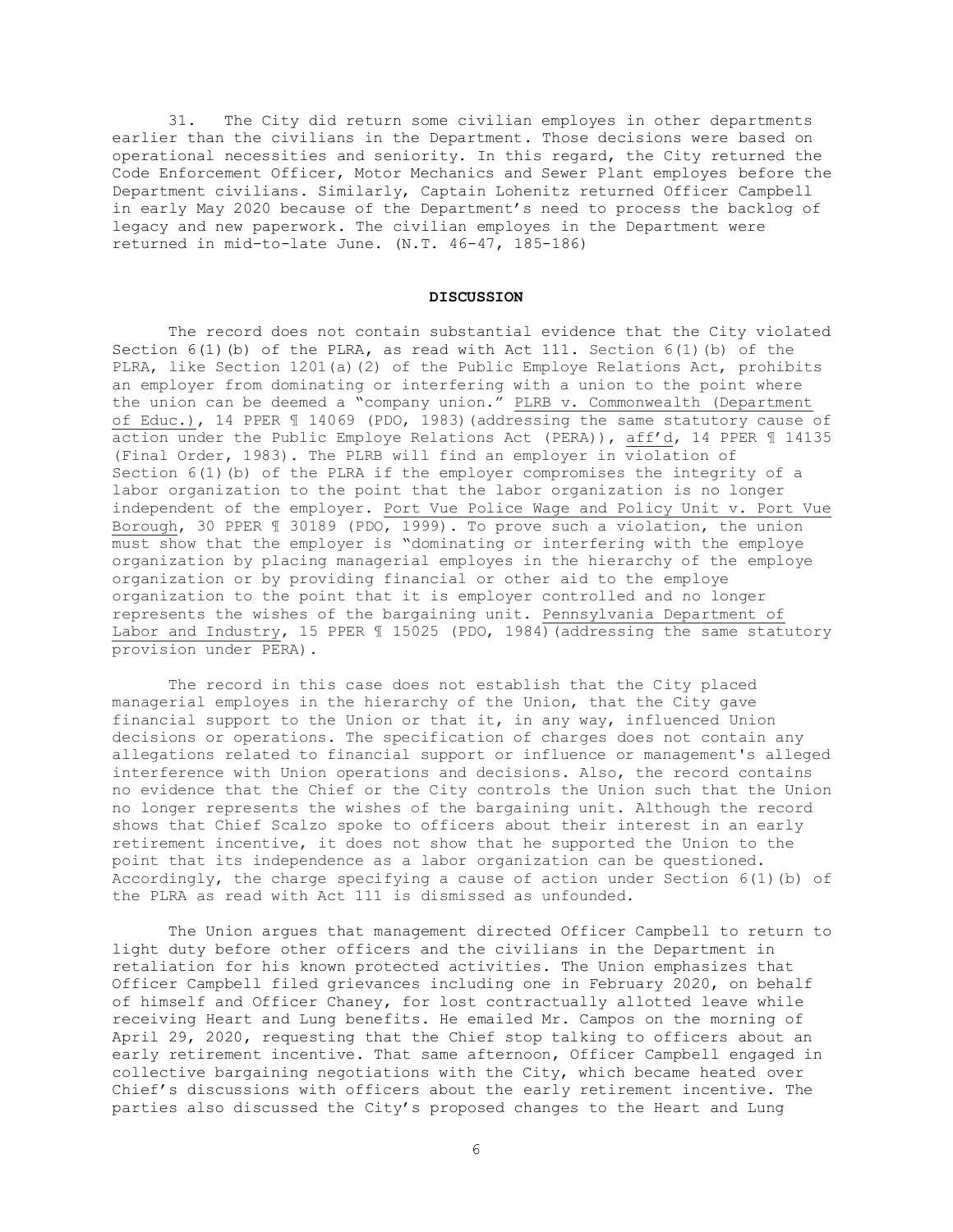policy. The Union further notes that, on April 30, 2020, Officer Campbell sent a follow-up letter to Mr. Campos objecting to the City's Heart and Lung proposal and demanding bargaining over the same. The Union contends that the following day, on May 1, 2020, Captain Lohenitz directed Officer Campbell to return to work, for which there allegedly was no urgency and while the lobby of the station was still closed, in retaliation for his Union activities, where civilians could have been brought back instead. The Union maintains that the close timing between Officer Campbell's Union activities and his return to work, as well as the record as a whole, support an inference that the City/Department unlawfully retaliated against Officer Campbell in ordering him back to work before anyone else.

To establish a violation of Section  $6(1)(c)$  under the PLRA, the charging party must show that the employe was engaged in protected activity, the employer knew of that protected activity, and there was an adverse employment action motivated by anti-union animus. Pennsylvania State Troopers Ass'n v. Commonwealth of Pennsylvania, PA State Police, 33 PPER ¶ 33011 (Final Order, 2001). It is the motive for the adverse employment action that creates the offense under Section 6(1)(c). PLRB v. Ficon, 434 Pa. 383, 254 A.2d 3 (1969). An employer may rebut a claim of discrimination under Section  $6(1)$  (c) of the PLRA by proving that the adverse employment action was based on valid nondiscriminatory reasons. Duryea Borough Police Dept. v. PLRB, 862 A.2d 122 (Pa. Cmwlth 2004).

The Board has also recognized that, in the absence of direct evidence, it will give weight to several factors upon which an inference of unlawful motive may be drawn. City of Philadelphia, 26 PPER ¶ 26117 (PDO, 1995). The factors which the Board considers are the following: the entire background of the case, including any anti-union activities by the employer; statements of supervisors tending to show their state of mind; the failure of the employer to adequately explain the adverse employment action; the effect of the adverse action on unionization activities-for example, whether leading organizers have been eliminated; the extent to which the adversely affected employes engaged in union activities; and whether the action complained of was "inherently destructive" of employe rights. City of Philadelphia, supra*,*  (citing PLRB v. Child Development Council of Centre County, 9 PPER ¶ 9188 (Nisi Decision and Order, 1978)). Although close timing alone is insufficient to support a basis for discrimination, Teamsters Local 764 v. Montour County, 35 PPER 12 (Final Order, 2004), the Board has long held that the timing of an adverse action against an employe engaged in protected activity is a legitimate factor to be considered in determining anti-union animus. Berks Heim County Home, 13 PPER 1 13277 (Final Order, 1982).

The City does not dispute that Chief Scalzo and Mr. Campos were well aware of Officer Campbell's Union activities. (City Brief at 6). Also, the record indeed supports the conclusion that the City was aware of Officer Campbell's Union activities. The question is whether the City and/or Department management retaliated against Officer Campbell for those activities when Captain Lohenitz directed Officer Campbell to return to his light duty assignment beginning on May 5, 2020. The answer is no. The Union did not establish a prima facie case of discrimination because the record lacks substantial, competent evidence that the City was unlawfully motivated or that Officer Campbell suffered adverse employment action. Close timing exists between Officer Campbell's protected activities and the act of returning Officer Campbell to his light-duty assignment on May 5, 2020, before the civilians. However, timing alone is insufficient to yield an inference of animus, and close timing is all that exists in this case. There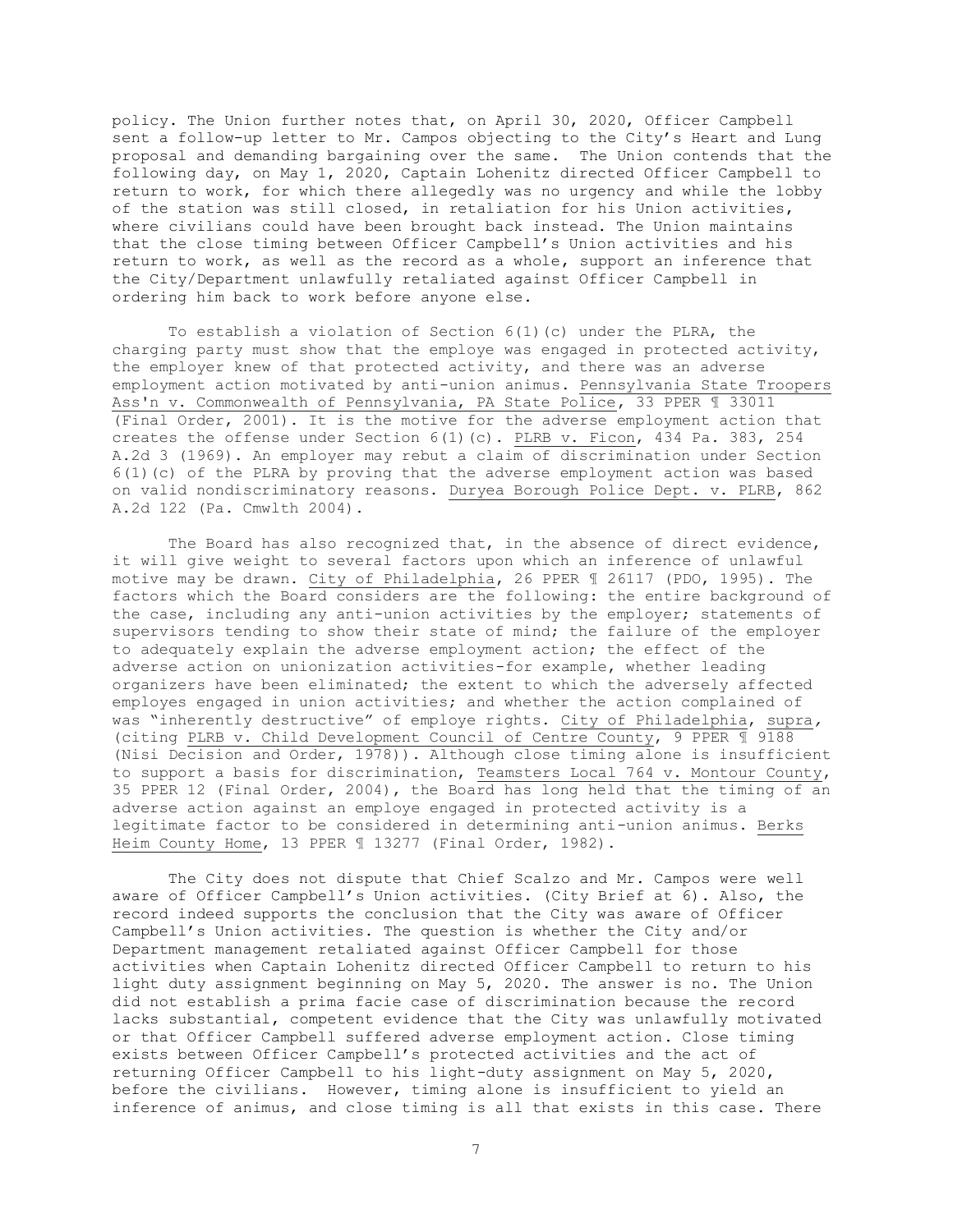are no statements from anyone in the Department or the City administration tending to show an unlawful state of mind. There is no disparate treatment of Officer Campbell as compared to officers who have not engaged in protected activities, and the City's reasons for returning Officer Campbell on May 5, 2020 are legitimate and credible; they are not pretextual or shifting.

Moreover, I credit the City's reasons for returning Officer Campbell to his light-duty assignment before returning Officer Rush to his light-duty assignment, and before the Department civilians. Due to the COIVID pandemic and the shutdown of the economy, the City suffered drastic losses in revenue and a budget shortfall of \$5.5 million. Consequently, the City decided to furlough 30% of its workforce to return \$1.6 million back into the budget. In this context, City administrators negotiated a furlough plan with AFSCME, which represented its civilian employes. However, the City believed it should not furlough police officers for security and safety reasons so it permitted officers to work from home to limit the risk of spreading COVID. The workfrom-home plan was always intended to be temporary until the Department could figure out how to operate safely under the threat of COVID. The Chief had always contemplated that the Department would return officers to work after a short period of time.

Light duty Officers Campbell and Rush were not required to work from home. The Department temporarily suspended their light-duty assignments, and the City paid them while they remained at home, without being on call. Officers Rush and Campbell began staying at home on March 23, 2020, and the station lobby was closed to the public. The other officers began working from home soon thereafter. The City furloughed the Civilian employes on April 5, 2020, pursuant to an MOU with AFSCME. However, the legacy work generated before the closure accumulated throughout March and April 2020 and, even though parking enforcement was not being conducted at normal levels, new parking and traffic enforcement cases were building. The City was not paying the civilians, but it was paying the officers during this time. The lightduty work done by Officers Rush and Campbell was backing up and needed to be done. The City wanted to return Officer Campbell, who was still being paid by the City, without placing civilians back on the City payroll because revenues were still low. The City and the Department decided to return Officer Campbell, who had not been working, at no extra cost and for good reason.

The Chief credibly testified that he did not want to bring back Officer Rush to light duty because he was going to have surgery in the near future, and he did not want to compromise Officer Rush's health before surgery by exposing him to COVID. In this manner, Officer Rush was not similarly situated to Officer Campbell, and the City did not engage in disparate treatment of Officer Campbell. Moreover, Office Rush also engaged in protected Union activities at a level equivalent to that of Officer Campbell. If the City was taking retaliatory adverse employment action against Officer Campbell, it seemingly would have done the same to Officer Rush. But the City retaliated against neither Officer. The Chief also credibly testified that, contrary to the Union's position, Officer Campbell was not brought back before the other officers in the Department. Rather, due to varying shift assignments, officers were brought back from their work-from-home assignments based on shift rotations, which meant some officers did not return for several days after Officer Campbell.

Although civilians in other City departments were returned earlier than the civilians in the Police Department, those decisions were based on the needs of the City for the skills of those employes. For example, sewer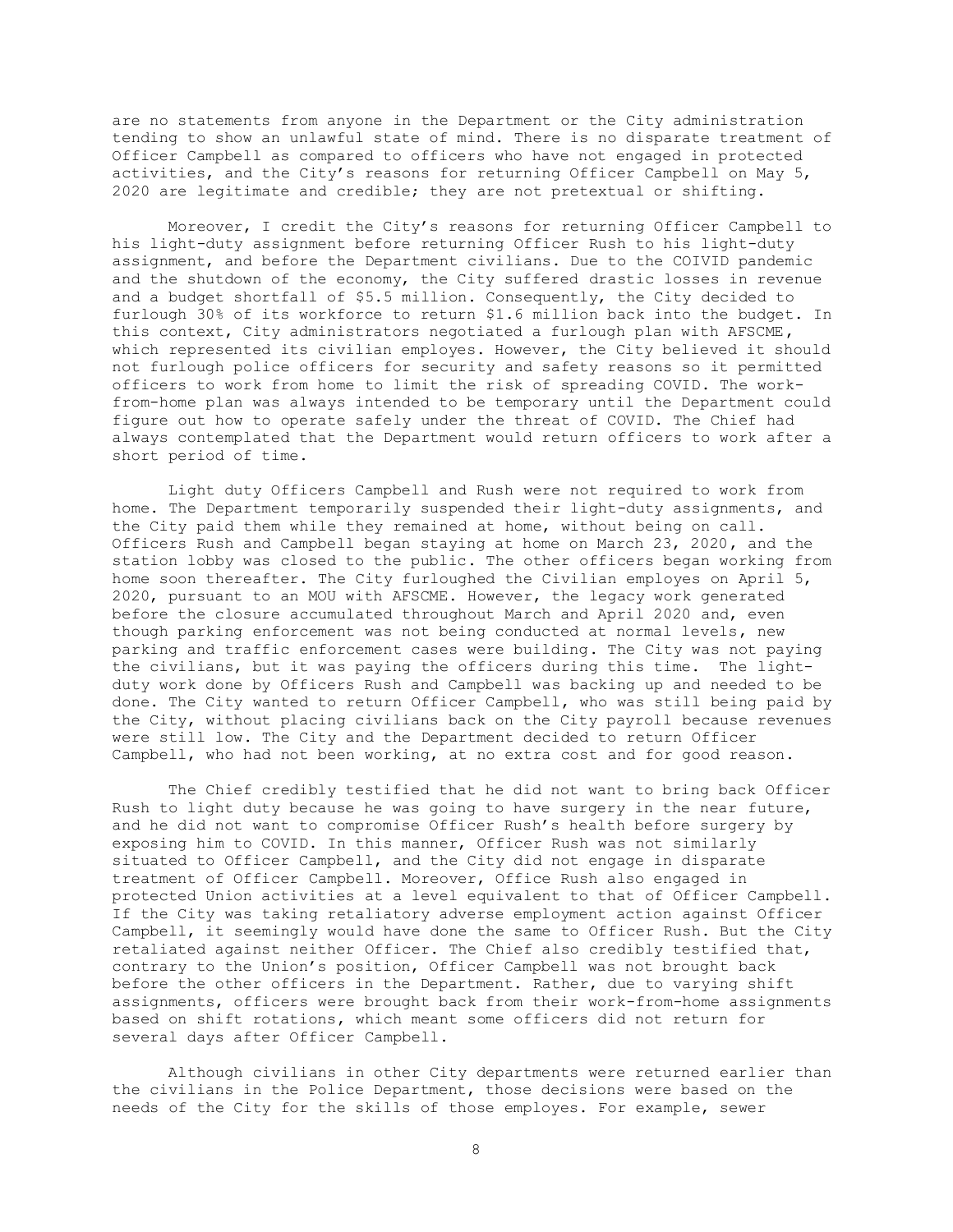department civilians were returned because the disposal and treatment of wastewater could not be postponed. The City similarly needed to return the civilians working as motor mechanics and the Code Enforcement Officer. The civilian work in the Department, which overlapped Officer Campbell's lightduty assignment (such as parking, traffic, warrants, right-to-know requests and stolen property) accumulated until it became necessary to tackle. In this context and with this understanding, the City reasonably returned Officer Campbell to reduce the mountain of accumulated work before placing civilians on the City payroll. Catching up on the processing of parking and traffic enforcement was also necessary to bring revenue into the City. In fact, Officer Campbell told the Chief that he was thrilled to be back and that he was going crazy at home; he seemed happy to be back to work. In this regard, returning Officer Campbell to his light-duty assignment on May 5, 2020, did not constitute adverse employment action. Absent both unlawful motive and adverse employment action, there can be no violation of Section  $6(1)(c)$ , as a matter of law.

The Union also alleged a violation of Section  $6(1)$  (e) of the PLRA as read with Act 111. The specification of charges does not expressly complain of direct dealing as a separate and distinct cause of action. The charge alludes to the Chief's conversations with officers about retirement incentives. During the hearing, the Union indicated that direct dealing was not the primary thrust of their charge and that the Union was complaining more about the alleged repercussions to Officer Campbell for complaining about the Chief's alleged direct dealing. However, the Union did not at any time complain of any other bargaining violations, and it did not withdraw its cause of action under Section  $6(1)(e)$ . Therefore, I will address the bargaining violation for alleged direct dealing.

An employer is not precluded from communicating, in noncoercive terms, with employes, so long as such communications are not an attempt to negotiate directly with bargaining unit members. Somerset Area Education Association v. Somerset Area School District, 35 PPER 158 (PDO, 2005) (citing PLRB v. Bethlehem Area School District, 3 PPER 108 (Nisi Decision and Order, 1973)). However, an employer's expression may not include actual or veiled threats of reprisal or promise of benefit directed to the employes for their participation in protected activities and may not constitute an attempt to circumvent the bargaining representative and negotiate directly with employes. PLRB v. Williamsport School District, 6 PPER 57 (Nisi Decision and Order, 1975). Additionally, a party to collective bargaining negotiations is precluded from deliberately misrepresenting the position of its bargaining counterpart to gain an advantage in the bargaining process. Chester County Intermediate Unit No. 24 Education Association v. Chester County Intermediate Unit No. 24, 35 PPER 110 (Final Order, 2004).

In this case, the City was facing budgetary constraints pre-COVID. Rather than seeking to layoff employes, Mr. Campos explored early retirement for some employes and not re-filling the positions vacated by those retirees. The City explored early retirement incentives to save money on salaries across the City. When the economy closed due to COVID, the City suffered greater revenue shortfalls. Mr. Campos engaged the City's department heads to develop more aggressive incentive strategies to encourage employes to retire and save the City money. As one of those department heads, Chief Scalzo developed a retirement incentive plan for Mr. Campos for the potentially eligible officers in the Department. Chief Scalzo spoke to approximately 18 officers who could qualify for the early retirement so he could survey the level of interest in such a plan and provide realistic financial data to Mr.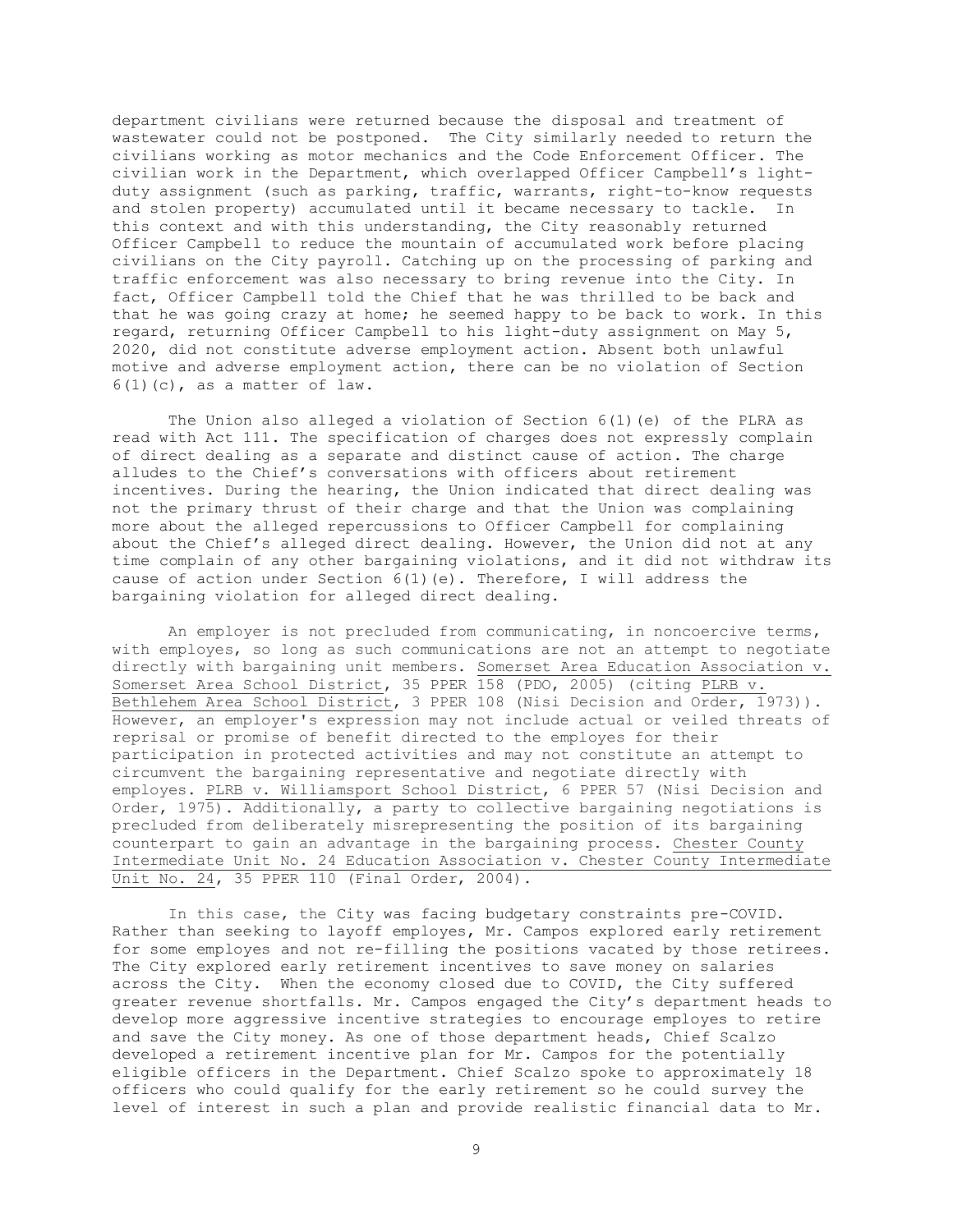Campos. The Chief credibly testified that he expected Mr. Campos to present any developed retirement package to the Union for negotiation. The Chief asked those officers if the early retirement was something in which they would be interested. The Chief received different answers and reflected the data in a report that he submitted to Mr. Campos. The Chief was interested in the early retirement because he did not want to see junior officers furloughed, thereby forcing them to take their City provided training somewhere else.

The Chief did not, at any time, threaten a reprisal or promise a benefit to any officers with respect to accepting or not accepting early retirement incentive. He simply communicated to the officers that the City was exploring the option. He did not negotiate with officers or make any misrepresentations or deals with any officers. He surveyed potentially eligible officers as a fact-finding endeavor to provide and report financial data back to Mr. Campos, who would further explore the matter. The Chief's understanding was that, if Mr. Campos developed a concrete plan for early retirement, he would present it to the Union and the pension board. The Chief's communications, therefore, only sought information, which did not constitute direct dealing.

The Union alternatively argues that, even if there is a lack of unlawful motive in this case, returning Officer Campbell to light duty on May 5, 2020, constitutes an independent violation of Section 6(1)(a). The allegations in Paragraph 21 of the Union's specification of charges adequately preserved an independent cause of action under Section  $6(1)(a)$ .

In Commonwealth of Pennsylvania, Pennsylvania State Police, 36 PPER 121 (Final Order, 2005), the Board explained that an independent violation of section  $6(1)(a)$  "occurs where, based on the totality of the circumstances, the employer's actions would have the tendency to coerce or interfere with the protected activities of a reasonable bargaining unit employe, regardless of whether any one particular employe was actually coerced." Id. at n. 9. If, however, the employer presents a legitimate basis for its conduct that outweighs any coercive effect the conduct may have on employes in the exercise of a protected activity, then no violation of section  $6(1)(a)$  may be found. Brookville Area School District, 38 PPER 44 (PDO, 2007) (construing the Public Employe Relations Act's (PERA's) counterpart to section 6(1)(a)). Nor may a violation of section  $6(1)(a)$  be found if the employer acts in conformity with a provision in the parties' collective bargaining agreement.

Under the totality of the circumstances in this case, a reasonable bargaining unit police officer would not have been coerced in the exercise of protected activities when the City/Department returned Officer Campbell to light duty on May 5, 2020. Management directed Officer Campbell to return to light duty at the same time that all officers were returned from their workfrom-home duties. The Department needed Officer Campbell to perform his light duty functions at that time because work was mounting and the City could not yet afford to return the civilians in the Department to perform those functions. A reasonable bargaining unit officer would not be coerced because there is no nexus between Officer Campbell's Union activities and the City's legitimate need to have Office Campbell perform his job duties which no one had attended to in over a month. Additionally, the City's legitimate, credible reasons for returning Officer Campbell outweigh any coercive effect that his return may have had on reasonable bargaining unit employes.